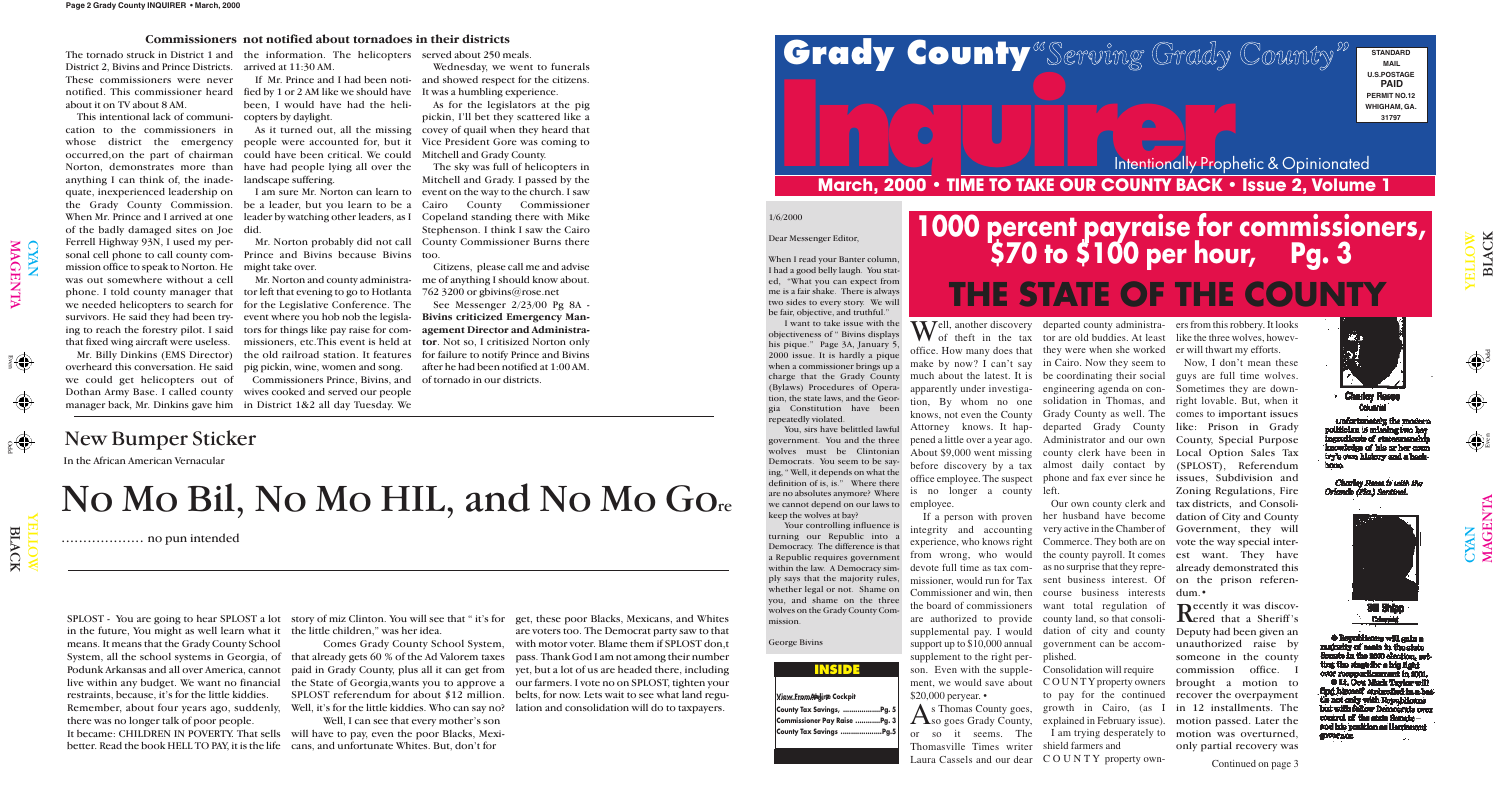With this newspaper, and all the letter writing that I've done over the years, I have endeavored to give you some insight into the workings of county government, from the inside. Unfortunately, most of the insight has been negative. There is however, a positive view that I would like to share with you.

Since I have been a commissioner, and all the boards that have served before me, have managed to hold down taxes. Yes, C O U N T Y taxes are now, and have been low for years.

If that is true how then has your tax bills continued to rise? Schools my dear citizens, schools. The Grady County School System budget, about \$25 million. County budget about \$7,033.172.

Of the \$7,033.172 county budget, C O U N T Y taxes collected was only \$2,622.552. The C O U N T Y only gets  $37%$ of the total Ad Valorem taxes it collects. Please try to remember: the C O U N T Y taxes are only 37% of taxes collected.

Grady C O U N T Y Government may, in my opinion, be deficient in many ways, but over taxation is not one of them.

Bad News:

The Cairo Good Ole Boys, and other special interests know that county taxes are low. They can't stand it. They are coming after C O U N T Y land taxes, by way of regulation, and consolidation of city and county governments.•

With all the recent news coverage of airline crashes, I want to calm your fears of flying, by giving you some insight from the pilot's vantage point.

As I've said before, I spent 30 years flying airplanes. Twenty five for Airlines. My total flight time approximately 20,000 hours. About seventeen thousand hours turbo jet.

Airline pilots must take a FAA physical, which includes psychological and emotional exam every six months. The specially designated and licensed physicians know the unique stresses of airline pilots.

The FAA requires the airline companies to give flight training and competence checks every six months to every pilot.

The training and check standards are closely monitored by the FAA, and are constantly being improved upon by the airplane makers, the airlines, and the pilots themselves.

Statistically, risk is far less on an U. S. Airline than a trip in a car.

dents are pilot error, but some are, such as the MD 83

accident in Arkansas. I my opinion.

Multiple airplane system failures are the cause of most airplane accidents. Scheduled inspections, maintenance, and certification are done as a matter of law. The airplane builder, the FAA, and the airline, design the maintenance and certification schedule for every model of airplane used by U. S. Airlines.

There is virtually no failure of any individual airplane system, in flight, that cannot be overcome to bring you home.

Very few of these recent acci-correcting a problem that I believe the recent Alaska Air crash off the California coast was caused by structural failure of the tail section. It is not yet known for sure. If it had been simply a jammed stabilizer, the pilots would have brought it home. They were well trained, with much experience on the MD 83. The only criticism I have of the FAA is th ey are too slow they know exists.•

For example, if you have a jammed stabilizer, the pilots can use split flaps, and split flight spoilers to regain vertical control of the airplane.

> M $\blacktriangleleft$ G $\blacksquare$  $\mathsf{Z}$  $\boldsymbol{\mathsf{\Xi}}$

 $\mathbf{\Xi}$  $\overline{\phantom{0}}$  $\blacktriangleleft$ C K

 $\mathbf{\Omega}$  $\overline{\phantom{0}}$  $\blacktriangleleft$ C K

 $\mathbf{\Sigma}% _{T}=\mathbf{\Sigma}_{T}\times\mathbf{2}^{T}$  $\blacktriangleleft$ G  $\bf \Xi$  $\bm{\mathsf{Z}}$  $\boldsymbol{\Xi}$ 

## Book Review

The best book I've read on Thomas Jefferson is : American Sphinx by Joseph Ellis• Read all about Hillery in Hell to pay.• Non Dare Call It Educa-

tion by John Stormer• Reclaiming Morality In America by William Murchison•

# Good News  $\frac{Grady CO UN TY Govern}{mert may in my online he}$  A View From the Airliner Cockpit

## **Dumpster Sites Through out County = Solid Waste**

1/27/2000 Dear Messenger, to talk some more trash. For the most part, I agree with the Grand Jury Special Committee. I believe however, that reducing the number of refuse receptacles, (dumpalternative.

My District 1 is the largest district in Grady County. follows:

This commissioner wants certified, so that he can write ster) sites, is premature. I do He would work exclusively not want to do that until we as a department head, under have explored every other at will contract, answerable fy him as a deputy, keep him citations and has arrest powers. He should report only to County Administrator and Sheriff himself, bypassing Staff, except for certification. to County Administrator.

County should hire one

Reducing the sites would Deputy to use county inconvenience my people inmates for work detail. The most. I have offered a plan work of keeping these to the board, where it is dumpster sites picked up either being considered, or and sanitized could be done to a dumpster, they will go is marinating. The plan is as with inmate personnel at no back to the old way, dump Present Georgia Law allows a certified Sheriff's cost.

man qualified to be invested by one man, I believe our with total authority over present system can be made solid waste. This man must to look and smell prebe certifiable as a Sheriff sentable. It goes against my Deputy. County shouldcon-grain to change any service With intense supervision

tract with the Sheriff to certi-that the citizens have come to expect.

the Sheriff Administrative is Roads and Bridges, I The Superintendent of Roads and Bridges presently supervises solid waste. Since his and the County Commissioners primary job would like Roads and Bridges to have Superintendent's undivided attention. I believe he would agree. George Bivins

Added note:

I have heard suggestions to reduce dumpster site locations from about 80 to four for the whole county. People will not drive 5 or six miles anywhere they can. Citizens, come to these meetings with your views.

Note: Messenger did not publish.

Odd

Even

Odd Even

eral years. Drew, Copeland, and Burns Office, line item. fought and voted to allow this to contin-•Validator printers, to provide computer tory, required by law - done. ue. The two commissioners in the generated tax receipts. go along. I felt (and I have demonstrated ability of billing, and board approval of over 3 years) that I have a brain and had each payment. a great deal to contribute.

The Cairo messenger supported these of previous years taxable personal propthree wolfish commissioners, because erty. with the Chamber.

When I became an request by Chronicle, Messenger

any ordinary citizen has.

active commissioner, refused. in the commission clerks. had been allowed trail.

Drew and Administrator Stephen-added. to "government of the people, by the payer can use form to apply for relief of people, and for the people." But, that interest and penalties. order to remain Chairman, joined the service requested status on all tax bills, wolves by not honoring his Jan. 19, 1999 statewide. Sen. Ragan. promise, by unanimous consent motion, **Attempted to correct many short-**it in1997, this paved the way to sell the to rotate chairmanship annually. He **comings of county administration:** continuos year as Vice - Chairman. Bivins Accomplishments:

accountability of overtime.

•No Radar on county roads, no county all county records, funds are expended for Radar.

I was appalled by the •Hiring Office Mgr. for Tax Office. Tax instead of a typewriter - done in 1999.

lack of accountability office now staffed with competent •Computerize county and other offices with windows technology, including

office itself. The •Designed Forms for tax office, to Internet use - done. administrative staff require accountability and provide audit •Improve adherence to Robert's Rules

total authority for sev-•Wrote corrective action plan for Tax still trying.

nominated Copeland also, for his 9th •Required county commission staff records laws.

• Time Clocks Sheriff & Jail, this forces • Reestablished Commissioners right to: • Repeal of Subdivision Regulations - my

minority were expected to get along and •Required Auditor payments account-ule" required by law, has been in •Required "Records Retention Schedprogress two years, ongoing.

•Published Agenda, published free at my Copeland, only they had these rights.

their control was threatened also, along •Post Office, "address service request-•Private Property Ordinance - done, caned", assures the correct mailing address. not now bury cows for ex - commission-•Disorderly Conduct Ordinance - done. Road Petition and new ordinance - done.

I will not extend to any special interest, In 1999, up to 10% of all tax bills were ers. Cronyism dead. any more influence in government than sent (three times) to incorrect addresses, causing penalties & interest to be development of database is ongoing.

son are gone, setting the stage to return •Designed Form for Tax Assessor, tax-lished annually, it will help take politics •Annual Road priority list, done, if pubout of road paving.

won't happen now, because Norton, in •Requested that state initiate address in the process, hanky panky was discov-•Attempted county personnel database, ered in payroll.

•Required Tax Assessor to mail out a list ongoing.

•Inadequate communication of board action to other constitutional offices.

•Inadequate, accurate, and complete recording of the (minutes) public record.

•Inadequate and sloppy storage and control of county records

•Illegality of not re-electing Clerk and Attorney, both are intended by law,to be "at will" employees.

•Require Clerk to use word processor

of order, required by law - not done, but

•Required Sheriff seized property inven-

(including Attorney) to obey state open for Referendum failed, but I am proud of •State Prison Referendum, my motion my failures as well.

Have a private office,unfettered access to motion failed. but I am proud I made it. •Attempted to get some control of 911 -

•keys to courthouse. Under Drew and not successful, still trying.

•Requested county records inventory -

•Road inventory & database - done,

•Finish 3rd floor 1999/2000, I requested old bank building.

# from the desk of **THE EDITOR**



 $\bigcup$  $\bm{\mathsf{X}}$  $\mathsf{Z}_1$ 

 $\blacktriangleright$  $\blacksquare$  $\overline{\phantom{0}}$  $\overline{\phantom{0}}$  $\bigcirc$  $\geqslant$ 

(I)

## **Crisis in Grady County Government**

We have a crisis in Grady County Government. It is not representative and it is not democratic.

When special interests buy a politician, they expect him to stay bought. They will do anything to protect their interests. In Grady County they protect that investment by controlling the majority, keeping the Chairman and Vice Chairman in place year after year. They enlist help from a variety of sources, Cairo Messenger, the Chamber of Commerce, and the Volunteer Fire Chief and Director Wayne Hadden. Mr. Hadden is attempting to use the Volunteer Fire organization to further his political agenda.

Previous Chairman and present Vice Chairman Uncle Howard Copeland were key to maintaining control by breaking the tradition of rotating Chairman and Vice Chairman. These leaders stayed bought.

Now, I am not saying that these people did or did not take bribes. Money is not the only coin. I don't know why they did it. I don't know why Norton joined them. But, there is one thing for sure, the intent of special interest is to dig deeper into citizen's pockets.

Many counties in Georgia have resolved this problem of special interest control of the majority by electing the Chairman by a county wide vote.

 $\mathbf{\cup}$  $\bm{\mathsf{X}}$  $\mathsf{Z}$ 

 $\blacktriangleright$  $\blacksquare$  $\overline{\phantom{0}}$  $\overline{\phantom{0}}$  $\bigcirc$  $\geqslant$ 

## **Candidates for Political Office 2000**

Hopefully, the commissioner pay raise page 3 will bring out many commissioner candidates for that office. Citizens deserve a choice in all the offices.

I would like to see as many candidates for all the offices as possible. As with jury duty, I believe it is our Christian duty to run for office if you have something to contribute. America was not built by the faint hearted. America's freedoms will not be maintained by the faint hearted.

There are no educational requirements for these offices, making it possible for almost anyone to qualify. I thoroughly recommend holding political office. It will give you an opportunity for an experience unequaled in any other way. You will discover in yourself capacities you never knew you had. It will inspire you to either hold fast to your ideals, or to adjust them. Political office, like no other, will force you to ask the question, do I really believe in government of the people, by the people, and for the people? We need to know this about ourselves.

When we pledge allegiance to the flag, do we really listen to its meaning?

### **Candidates**

I pledge allegiance to the flag, and to the Republic for which it stands …… What, I thought America was a Democracy? No, my dear citizens, it is a Republic.

One prerequisite a candidate should have is thick skin. Be able to vote his/her convictions, then let the criticisms slide like water off a duck's back. If you have a burning desire to be popular, if you are a fence sitter, then stay out of politics. See Candidates Pg. 3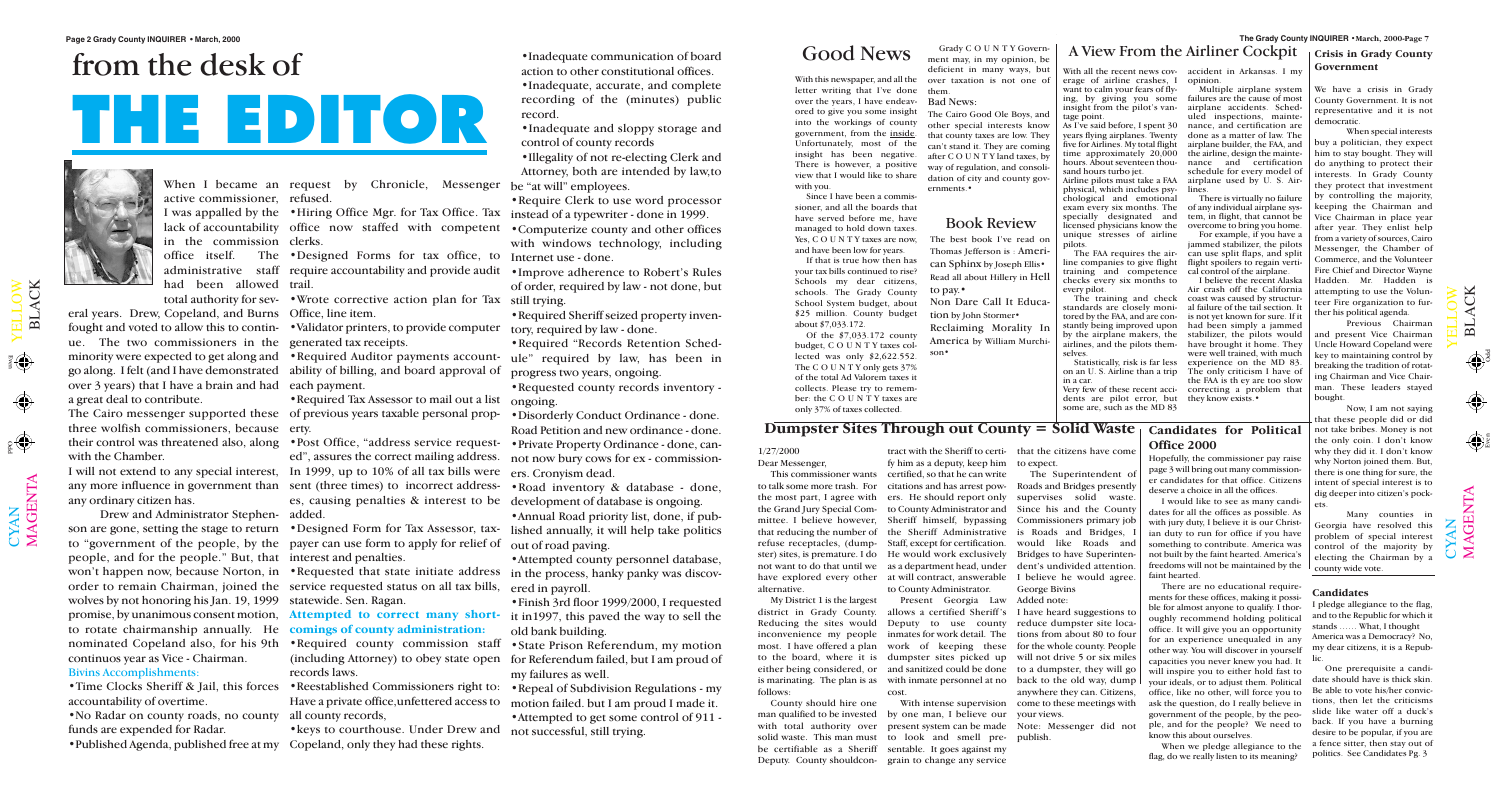$\mathbf{\Xi}$  $\overline{\phantom{0}}$  $\blacktriangleleft$ C K

 $\bigoplus$ 

**Co** 

HB 1044 Minkown Salaries for County Commissioners' Training Certification Supplement (Rep. Jeanette Jarolaum) This bill was introduced late last seation to gather comment and support for consideration this sendon. The bill would establish a minimum salary for commissionera with part time commissionmaneceiving 10% of the sheriff's salary; part time chairmen receiving 10% more than the other commissioners; and full time chrimmen/CBOs and solo commissioners receiving 10% mosts tion the shariff. In addition, commissioners that complete partification training would be entitled to a 20% supplement. In the same manner as shortfle and other county officers, cost of fiving adjustments equal to what state employees get in a given year would be antomatically applied as would 5% longevity increases for commissioners reclocted to a new 4-year term. Status: Panding to House State Plassing & Constructly Affairs Committee

 $\mathbf{\Xi}$  $\overline{\phantom{0}}$  $\blacktriangleleft$ C K

 $\mathbf{\Sigma}% _{T}=\mathbf{\Sigma}_{T}\times\mathbf{2}^{T}$  $\blacktriangleleft$ G  $\bf \Xi$  $\bm{\mathsf{Z}}$  $\boldsymbol{\Xi}$ 

Odd Even

# *The Riverbank* **PHILOSOPHER**

Dear Cairo Messenger Edi-chew tobacco, tell fish sto-it. Tyranny is not the lines.

people say themselves, common citizen. ought to be enough to In your editorial you est information. explain what they want to. said, " we feel a responsibil-Like the lawyer told the ity for what we publish, judge, if you are going to regardless of the author." plead my case for me, don't It seems you have given try so hard to lose it. I've yourself permission not found George Bivins to be only to voice your own quite capable of saying opinion, but also to interwhat he thinks. But appar-pret, as you choose, the ently you feel your readers explanation of other peoare not capable of reading ples opinion on issues. If George, without prior Mr. Bivins is crazy, you explanation of what you should say so. If Mr. think of Commissioner George Bivins is not fit for Bivins, or his state of inten-his opinion to be tions. No thank you, Mr. expressed, then take that Editor, some of us would up with the people in Disprefer our news straight trict 1. from the horse's mouth. In closing Mr. Editor, We got a "Maw" govern-whom ever you are that I ment already, we can am replying to, your last forego the "Paw" newspa-paragraph tells volumes. per which seeks to tell us You said that in the future ignorant masses what the all letters from candidates message is.

"fairness" a lot Mr. Editor we try to live up to as a and I know for a fact, ya'll newspaper." What stanhave printed a few exam-dards are those and where ples of letters from me, that are they found? you did not want to print. I think a newspaper's What is greater fact than my standards can be like a govrare allowed letter to get ernment who creates a regthrough is the numerous ulation book for the people letters that didn't.

 $\bigcup$  $\bm{\mathsf{X}}$  $\mathsf{Z}_\mathsf{I}$ 

 $\blacktriangleright$  $\blacksquare$  $\overline{\phantom{0}}$  $\overline{\phantom{0}}$  $\bigcirc$  $\geqslant$ 

 $\frac{1}{3}$ 

tor, I can read between the ries, drive pickup trucks, domain of government This letter Mr. Editor is crowd George Bivins pages of a newspaper. If in response to your editori-speaks of is people able to that newspaper acts in al of Feb. 11, 1998. I find it use government for their ways that conceal and misstrange why you devoted own benefit, and in whose inform, rather than allowsuch space in your paper interest may or may not be ing a free people the curtaking sides, when what in the best interest of the rency of Liberty, which is

Liberals use the word have, "content standards and their supporters had to

The good old boys that that what ever the book are not the crowd who the people in charge desire to go by, and then states

George Bivins talks about says is subject to change, if

and have red necks. The alone, but can reside in the choices, that reflects hon-Walter H. Lewis





# **• DIGGING • MOVING • GRADING**

**912-377-5011**

### **As Thomas County Goes - So Goes Grady County**

### **Volunteer fire chiefs Support sales - tax**

# **Plan**

By Laura Cassels Times-Enterprise

THOMASVILLE - Thomas County's volunteer fire chiefs said this week they would support a new 1-cent sales tax to raise \$4 million over two years to buy equipment for firefighters, ambulance crews and 911 dispatchers.

previous meeting failure to comply There is evidence was too busy, or the only question is, did on the record of lawyer has the file, or he vote to protect numerous correc-I'll have to ask Mr. your interests. tions, attempted cor-Stephenson. Now, Another area of incompetence was have not spent a with the open records laws of Georgia. When a senting your intercommissioner ests? By the way he would ask for a copy of something, she is the only way. The

The volunteer firefighters met Thursday with members of the Emergency Services Board to explain what the volunteer departments need in terms of equipment and training and to hear the boards views of how to meet those needs.

The delivery of rections, and several within three busi-<br>honesty and ope- resolutions, signed ness days any comrections, and several within three busimissioner can get a stricted record, and so can the public. I got their attention. I have on my computers a list of every

tained the idea last fall but and three of the best trucks in decided the timing was not the existing fleet going to volunright, coming on the heels of teer stations. property revaluations that increased the value of taxable on discord about long term properties and, hence, the tax bills due on them.

Campbell said he was encouraged by the firefighters' endorsement and their confidence that such a sales tax could win the support of voters.

"They all said they endorsed it and they would work for it," Campbell said. "They appreciated the fact that we're trying to do something for them ... and the fact we're having to start from scratch."

Commissioners briefly enter-full-time firefighting stations

Countywide volunteer fire fighting coordinator James Hart could not be reached for comment Friday.

A critical need among volunteer firefighters is fire trucks. Several stations have trucks down for repairs that have become chronic.

The board's decision hinges financing of such expensive equipment.

Campbell said he is determined to find a way to buy the new fire trucks.

The Emergency Service Board is scheduled to decide before the end of the month whether to lease-purchase six Mr.Wayne Hadden wants. Even new fire trucks, with three going to approval of a \$25,000 expen-

Also Thursday, the fire chiefs asked the board to ease new training requirements for volunteer firefighters, who are not paid for this service and hold down regular jobs. And they asked for better maintenance of their fire vehicles. ... See full article in TIMES 2/12/00.

to volunteer stations, three to diture, without first amending The minutes of commissioner meetings are full of evidence that Norton, Burns, and Copeland vote for anything

**Editor's notes:**

The purpose of this article is to get you to thinking ahead about what your position will be when the above concerns are brought up in Grady County. Make no mistake it will be an issue in Grady County.

Thomasville Mayor Roy Campbell, chairman of the board, urged the volunteers to lobby Thomas County commissioners in favor of a proposed sales tax for emergency services and road improvements. Only county government can sponsor the county wide referendum, which would ask voters to adopt a 1-cent, special - purpose, local option sales tax, or SPLOST. **I promised honesty in county government**

the budget, as required by county code.

Mr. Hadden, Cairo VFD chief has just been elevated to Volunteer Fire Coordinator with a raise in the position from about \$4000 to about \$10,000. The vote 12/21/99 passed 3-2, Norton, Burns, and Copeland yes.

Later pay was changed to \$7.500 plus .26C mile plus \$1000 telephone allowance, with no hours specified. I voted against it as well. Too rich.

I also ask you to reread the underlined text, then ask yourself whether your commissioner will vote for your interests,or the special interests. Any doubt, don't reelect him.•

ernment has been much more difficult than I imagined. recording Grady County Commission meetings early in 1998. With these recordings, copies of

I say.

ness in county gov-by the chairman, I began tape and previous adminsaluting the com-copy of any unrepetance of the incompetent clerk istrator.

the meetings was their attention. necessary because the minutes of the that was submitted for approval to the board contained errors, omissions, and sometimes out-

right lies.

meeting minutes, I allowed to believe shows how and can prove everything that they could do it Tape recording of ed. I believe, I got I say incompetent not because they could not do the job, any way they want-

they simply had been before 1997. This list motion that has been made since way when each commissioner voted.

If your commissioner never writes anything, and you great deal of time with him, how can you tell if he is reprevotes on issues. That in this.

### **State of County**

### **State of County**

**Whoo - Weeee, Talk**

**about a pay raise for County Commission-**

 $\bigcup$  $\bm{\mathsf{X}}$  $\mathbf{Z}_1$ 

 $\boldsymbol{\Sigma}$  $\blacktriangleleft$ G  $\Xi$  $\boldsymbol{\mathsf{Z}}$  $\boldsymbol{\mathsf{\Xi}}$ 

 $\blacktriangleright$  $\blacksquare$  $\overline{\phantom{0}}$  $\overline{\phantom{0}}$  $\bigcirc$  $\geqslant$ 

The above House Bill 1044 is bureaucrats want to encoursure to pass the Legislature. I age commissioners all over calculate Norton's new salary will be:\$25,190 on Jan. 2001. A pay raise of \$21,590.00 Breakdown: Sheriff 2001 - \$51,413.00 Norton: \$25,190 Copeland \$22,671 Burns \$22,671 Bivins \$17,673 Prince \$17,673 Why am I sure the bill will pass? Because the state done deal.

the state to go ahead and roll over and support their plans for total regulation of our land, and to support consolidation of city and county governments.Can you imagine commissioners getting \$70 to \$100 hour? Believe it. Tell'em you read it here first. Of course, Messenger would

have reported it, after it's a

**Candidates From Pg. 7**

I promised open honest government, that I would only play on the citizen's team, that I would not take even a peanut bribe. I promised that I would fight to protect all your rights.I have worked steadily, full time, and hard, to comply with all these promises.

In our telephone conversation today, Norton made a couple accusations, one that I had taken the county car and visited my son in Atlanta. That is false. I have never driven the county car, ever. That I had cut classes in Atlanta or Athens to go to a continued on page 5

I did not fight just to be fighting. I picked my fights carefully, did my research (homework), and presented my motions peacefully. If they did not pass, and if the issue was important enough, I kept researching and presenting the issue until it did pass.

Listed on page 2 are some of my accomplishments as a commissioner. If I did not have convincing and persuasive ability, how could I have been successful?

I have been told repeatedly that I would not get reelected. My answer was that I did not run for commissioner to get reelected. I ran to represent the interest of the people of District 1.

See Candidates Pg. 4

done, leaving taxpayers to lose \$1,900. No effort was expended to discover who doctored the books. Principle was

compromised again.• Today 2/23/00 at 2:30<br>PM, I received a call from Commissioner Norton, wherein he said he had read the Inquirer, my, (first issue), that he was unhappy with the things I said about him. I don't blame him, I would be ashamed too.

Herewith, I extend an invitation to Norton to write his rebutals in this paper. What could be more fair?

The only concern I have is whether what is published by Commissioner Norton is really written by him. Maybe he will be honest and forthright